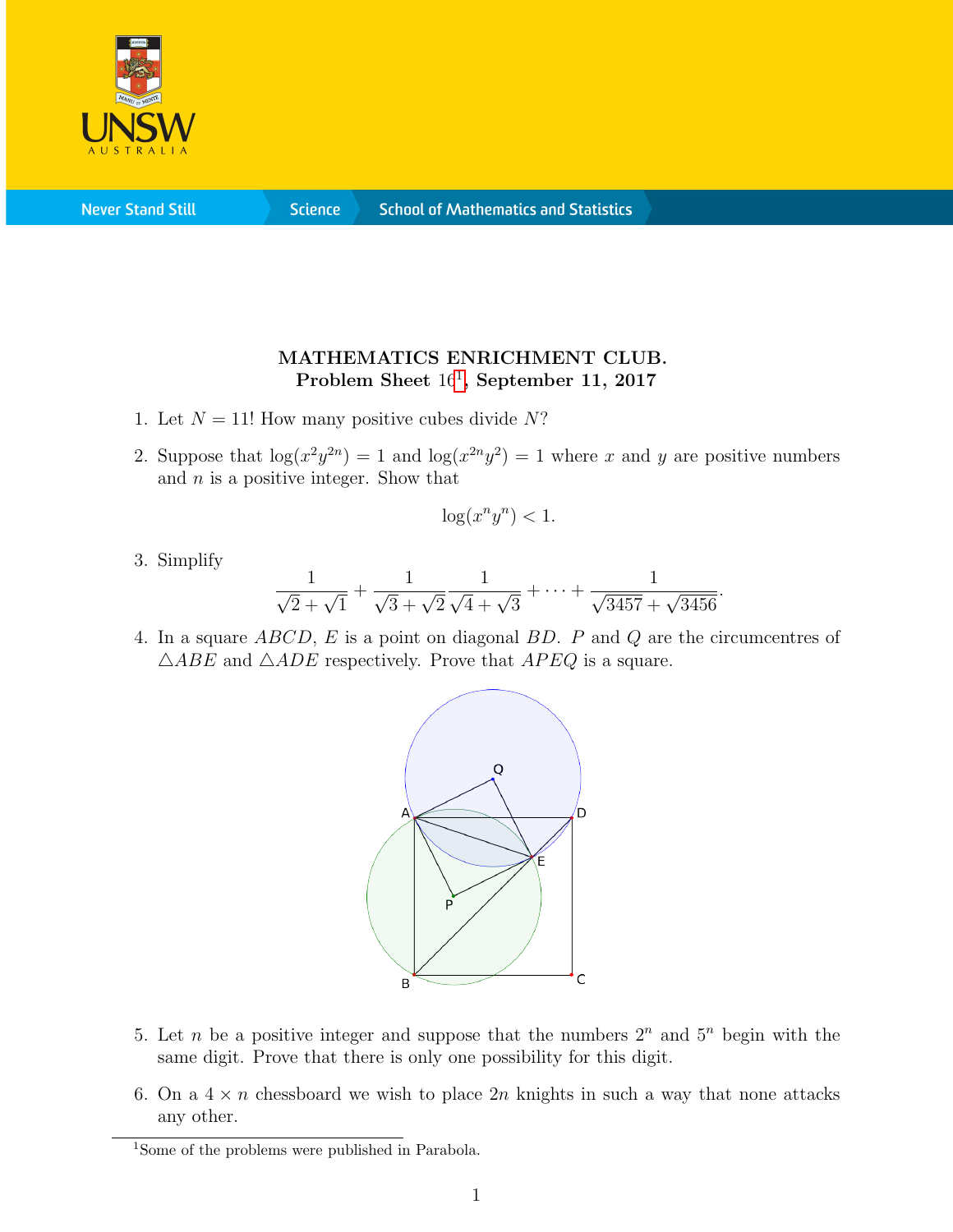

Figure 1: Example of a  $4 \times n$  chessboard for  $n = 11$ .

- (a) Give three possible ways of doing this.
- (b) Prove that there is no closed knights tour on the 4 n board (one knight that moves along the chessboard passing only once on each position and returning to the starting point).